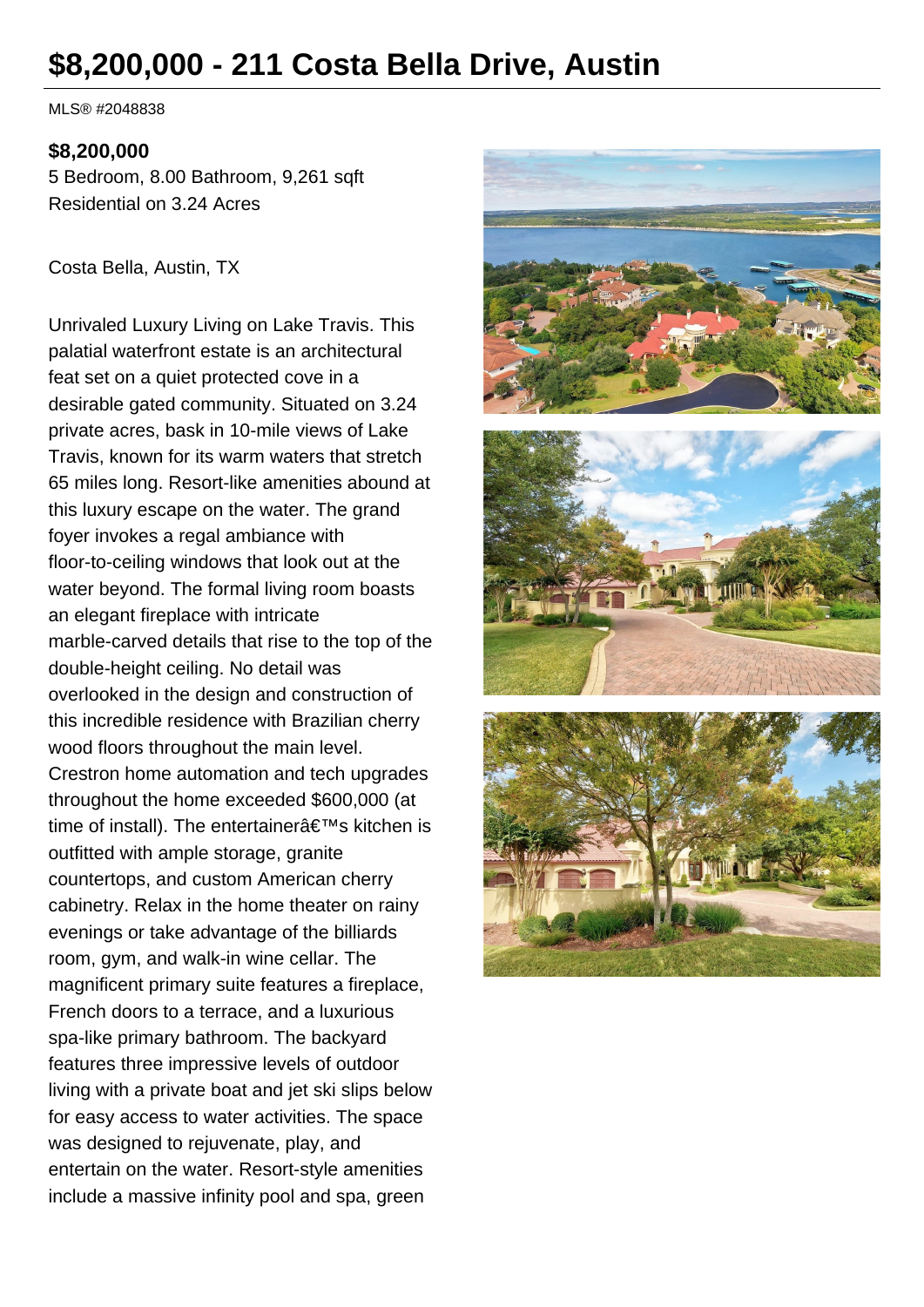space for relaxing in the sun or playing sports, a fire pit and lakeside dipping pool that fills in minutes with water drawn from the depths of Lake Travis, ensuring the most refreshing plunge. Enjoy nights by the statement outdoor fireplace on the expansive patio complete with an outdoor kitchen, ideal for dining poolside with a view. This is truly a one-of-a-kind Lake Travis estate. \*No showings until Wednesday, April 6th.\* 24 Hour Advance Showing Notice.

#### Built in 2001

#### **Essential Information**

| MLS@#                 | 2048838                        |
|-----------------------|--------------------------------|
| Price                 | \$8,200,000                    |
| <b>Bedrooms</b>       | 5                              |
| <b>Bathrooms</b>      | 8.00                           |
| <b>Full Baths</b>     | 6                              |
| <b>Half Baths</b>     | $\overline{2}$                 |
| <b>Square Footage</b> | 9,261                          |
| Acres                 | 3.24                           |
| <b>Year Built</b>     | 2001                           |
| <b>Type</b>           | Residential                    |
| Sub-Type              | <b>Single Family Residence</b> |
| <b>Status</b>         | Active                         |

## **Community Information**

| Address      | 211 Costa Bella Drive |
|--------------|-----------------------|
| Area         | LS                    |
| Subdivision  | Costa Bella           |
| City         | Austin                |
| County       | Travis                |
| <b>State</b> | <b>TX</b>             |
| Zip Code     | 78734                 |

### **Amenities**

| <b>Utilities</b> | Electricity Connected, Propane, Phone Connected, Water Connected |
|------------------|------------------------------------------------------------------|
| <b>Features</b>  | Clubhouse, Gated, Pool, Tennis Court(s)                          |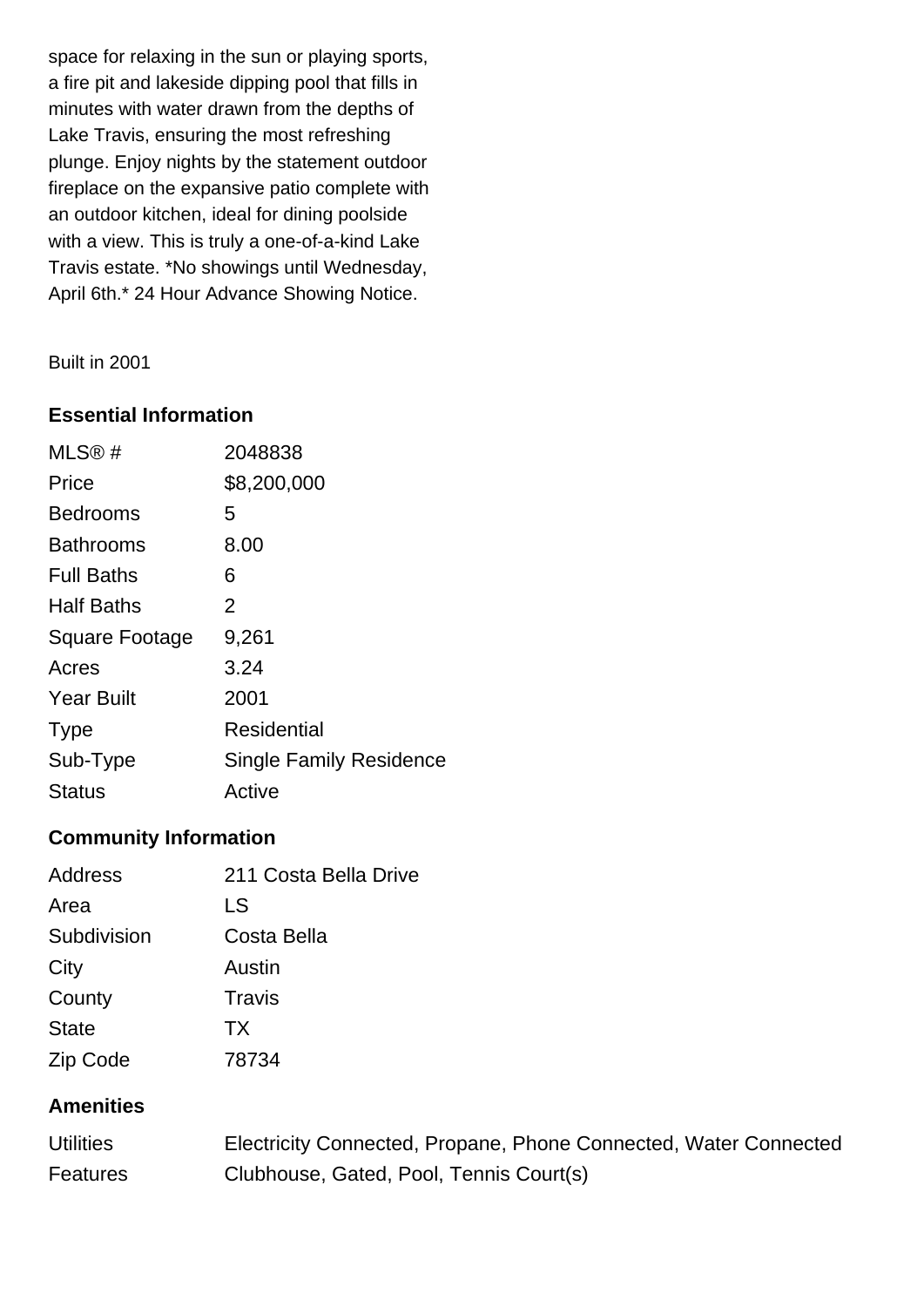| Parking              | Additional Parking, Attached, Door-Multi, Driveway, Garage                                                                                                                                                               |
|----------------------|--------------------------------------------------------------------------------------------------------------------------------------------------------------------------------------------------------------------------|
| <b>Garage Spaces</b> | 5                                                                                                                                                                                                                        |
| View                 | Hills, Lake, Pool, Water                                                                                                                                                                                                 |
| <b>Is Waterfront</b> | Yes                                                                                                                                                                                                                      |
| Waterfront           | Lake Front, Boat Ramp/Lift Access                                                                                                                                                                                        |
| Has Pool             | Yes                                                                                                                                                                                                                      |
| <b>Interior</b>      |                                                                                                                                                                                                                          |
| Interior             | Carpet, Stone, Tile, Wood                                                                                                                                                                                                |
| Appliances           | Built-In Range, Bar Fridge, Built-In Refrigerator, Cooktop, Dryer,<br>Dishwasher, Exhaust Fan, Built-In Freezer, Ice Maker, Microwave,<br>Stainless Steel Appliance(s), Wine Refrigerator, Washer, Built-In Gas<br>Range |
| Heating              | Central, Fireplace(s)                                                                                                                                                                                                    |
| Fireplace            | Yes                                                                                                                                                                                                                      |
| # of Fireplaces      | 5                                                                                                                                                                                                                        |
| <b>Fireplaces</b>    | Family Room, Great Room, Living Room, Double Sided, Library, Master<br>Bedroom, Recreation Room                                                                                                                          |
| <b>Stories</b>       | Three Or More                                                                                                                                                                                                            |
| <b>Exterior</b>      |                                                                                                                                                                                                                          |
|                      |                                                                                                                                                                                                                          |

|                 | Exterior Features Boat Lift, Balcony, Boat Slip, Dock, Exterior Steps, Lighting, Private Yard |
|-----------------|-----------------------------------------------------------------------------------------------|
| Lot Description | Back Yard, Cul-De-Sac, Sloped Down, Landscaped, Sprinklers                                    |
|                 | Automatic, Trees Medium Size, Views, Waterfall                                                |
| Roof            | <b>Spanish Tile</b>                                                                           |
| Construction    | Stone, Stucco                                                                                 |
| Foundation      | Slab                                                                                          |

## **School Information**

| Lake Travis ISD    |
|--------------------|
| <b>Lake Travis</b> |
| <b>Hudson Bend</b> |
| <b>Lake Travis</b> |
|                    |

## **Additional Information**

| Date Listed    | October 26th, 2021 |
|----------------|--------------------|
| Days on Market | 242                |

# **Listing Details**

Listing Office Moreland Properties